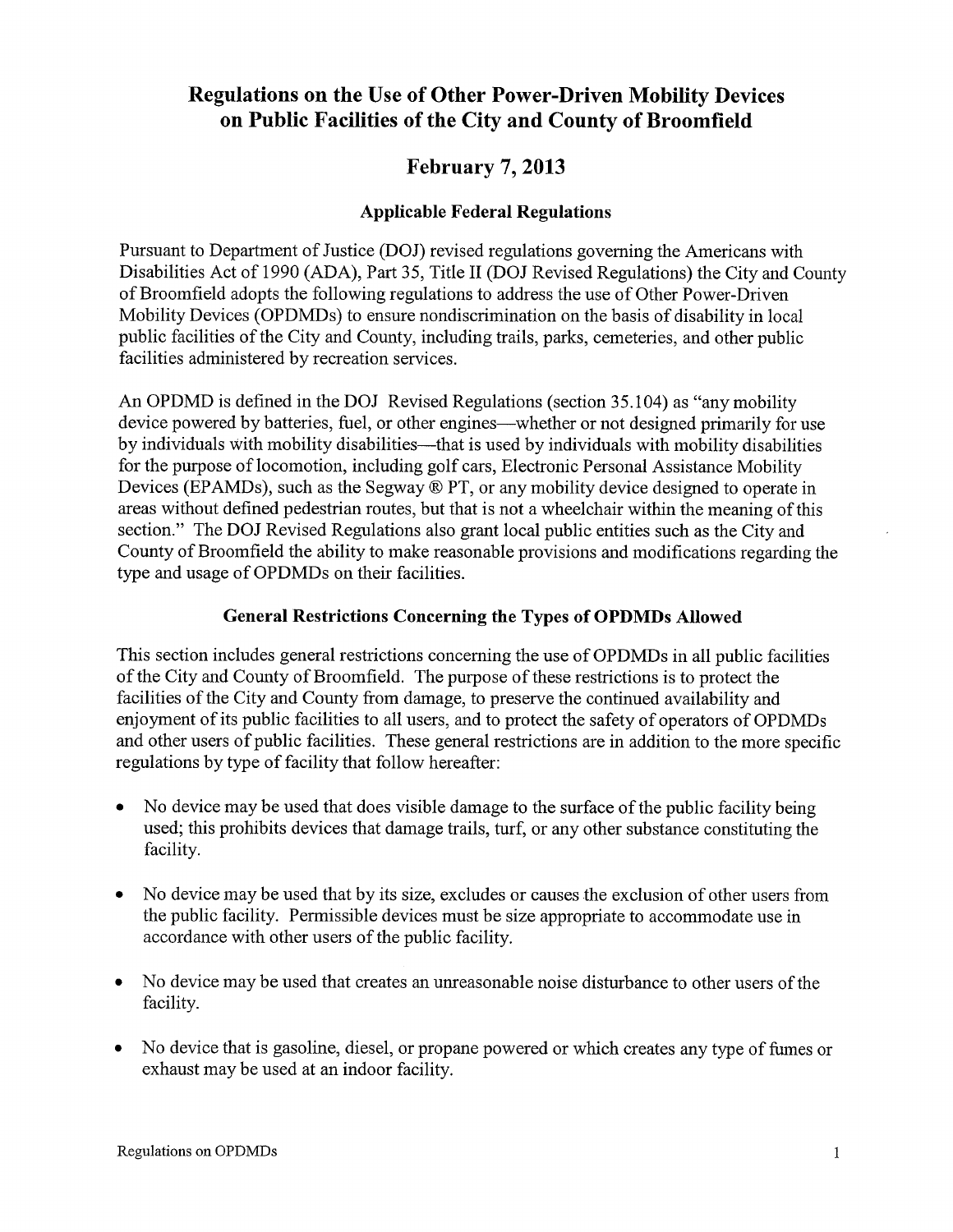- No device may be operated in a reckless or dangerous manner, or in any way that jeopardizes the safety of the operator or any other user of the public facility.
- Only individuals with a mobility disability shall be permitted to use an OPDMD. The operator of an OPDMD may not carry another person on the device.
- Users of OPDMDs **are subject** to all of the **same rules and policies** of any other public facility **user,** beyond what **is set** forth in this **document.**

#### **Regulations of the Use and Safety of OPDMDs for Trails and Open Space**

- Any device must have a width of less than 39 inches to allow the passage of pedestrians, bicycles, strollers, or other devices safely on an 8-foot wide trail. This dimension allows for pedestrians, bicyclists and users of OPDMDs to share the trail by allowing for a variety of **trail users** to safely pass each other.
- Any device must be able to turn around within an 8-foot wide trail. This will protect from damage to vegetation along the sides of the trail and also ensure safety for the user of the device to turn around if a trail became impassable.
- Any device must be designed to have a maximum speed of 20 mph or less, and not be modified in any way to increase that speed. Devices designed for speeds of 20 mph or less are typically suited for pedestrian uses and trails that are shared with other users. Devices that are designed for high speed transportation or sport, such as ATVs, motor bikes, or snowmobiles are not safely compatible with pedestrian uses and are therefore prohibited.
- OPDMDs may only be used on designated trails, and may not be used on closed areas, social trails, or other open space areas. A map of designated Broomfield trails is available on Broomfield's website at www.broomfieldopenspace.com, or a hard copy can be obtained upon request.
- While most Broomfield trails are 8-feet wide, there are some sections of trail that are narrower. Please consult Broomfield's website to determine which trails are narrow or have steeper grades to determine if the trail will be passable for a particular type of OPDMD.
- When using an OPDMD, it will still be incumbent on the operator of the device to ensure that it is safe for use on the trails. The City and County of Broomfield will not be responsible for any accidents, damages, injuries, or liabilities incurred from using an OPDMD in or on Broomfield public facilities. The City and County of Broomfield offers no assurance that its trails or other public facilities will be passable on an OPDMD and in particular the conditions of outdoor facilities, such as trails, should be expected to vary in quality with regard to OPDMD accessibility.
- There are several areas in Broomfield with trail grades above 12%. The City and County of Broomfield does not recommend attempting to use an OPDMD in these areas. Please see the web site at www.broomfieldopenspace.com for a map of these trails.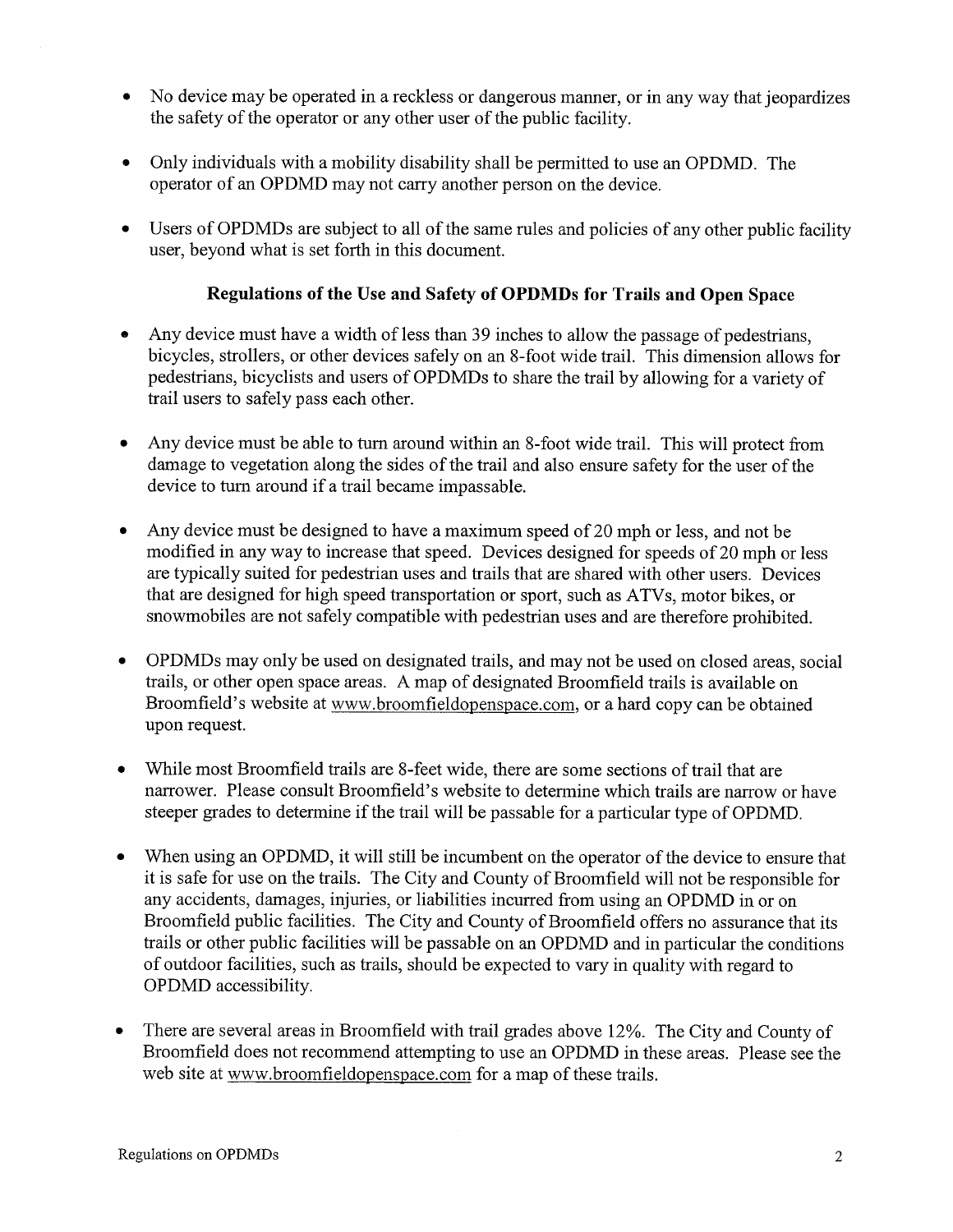## **Regulations of the Use and Safety of OPDMDs in Parks**

- e OPDMDs are permitted in all spectator areas at athletic fields and may not exceed 10 miles per hour when accessing or travelling in these areas.
- To the extent possible, OPDMDs should access athletic and spectator facilities via sidewalks and hardscapes in lieu of turf to minimize damage. However, OPDMDs are permissible on turf and fields where conditions permit the device to travel on such areas without damaging the surface, i.e. rutting from excessive moisture.
- OPDMDs traveling in and through parks on sidewalks shall not exceed 10 miles per hour.
- OPDMDs may access playgrounds by normal routes and may operate within the playground but shall not exceed 4 miles per hour.

## **Regulations of the Use and Safety of OPDMDs in Cemeteries**

- Use of OPDMDs in the cemeteries of Broomfield shall occur in accordance with the general restrictions noted above and in accordance with Chapter 6.0 of the Cemetery Operations Rules and Regulations.
- Use of an OPDMD device shall not exceed 15 miles per hour in a Broomfield Cemetery.
- Provided that an OPDMD can be operated in the cemetery without damage to the turf or other facilities, a person other than the disabled individual may operate the OPDMD to transport a disabled individual to and from sites within the Cemetery.

## **Regulations** of the Use and Safety of OPDMDs **in Recreation** Services Facilities

- To ensure the safety of users or OPDMDs and other users, OPDMD's access to pools and across other slippery surfaces may be limited in areas. Aquatic wheelchairs are available to assist persons with access to the pool as may be needed.
- Bicycles are prohibited on the pedestrian track; therefore, any electric or electric assisted bicycle is prohibited on the track. Provided that an OPDMD can be operated on the track without damage to the track or other facilities, occasional use consistently less than 10 miles per hour shall be permitted if the use does not fundamentally alter the nature of the use of the track which includes cardiovascular exercise or accompanying someone who is completing cardiovascular exercise.

## **Exemption for Maintenance Vehicles**

Broomfield staff maintenance vehicles or vehicles of contractors working on Broomfield's behalf shall be exempted from these regulations, as these vehicles are necessary for proper facility maintenance, including but not limited to, trail building, park landscaping activities, trash pick-up or other authorized activities.